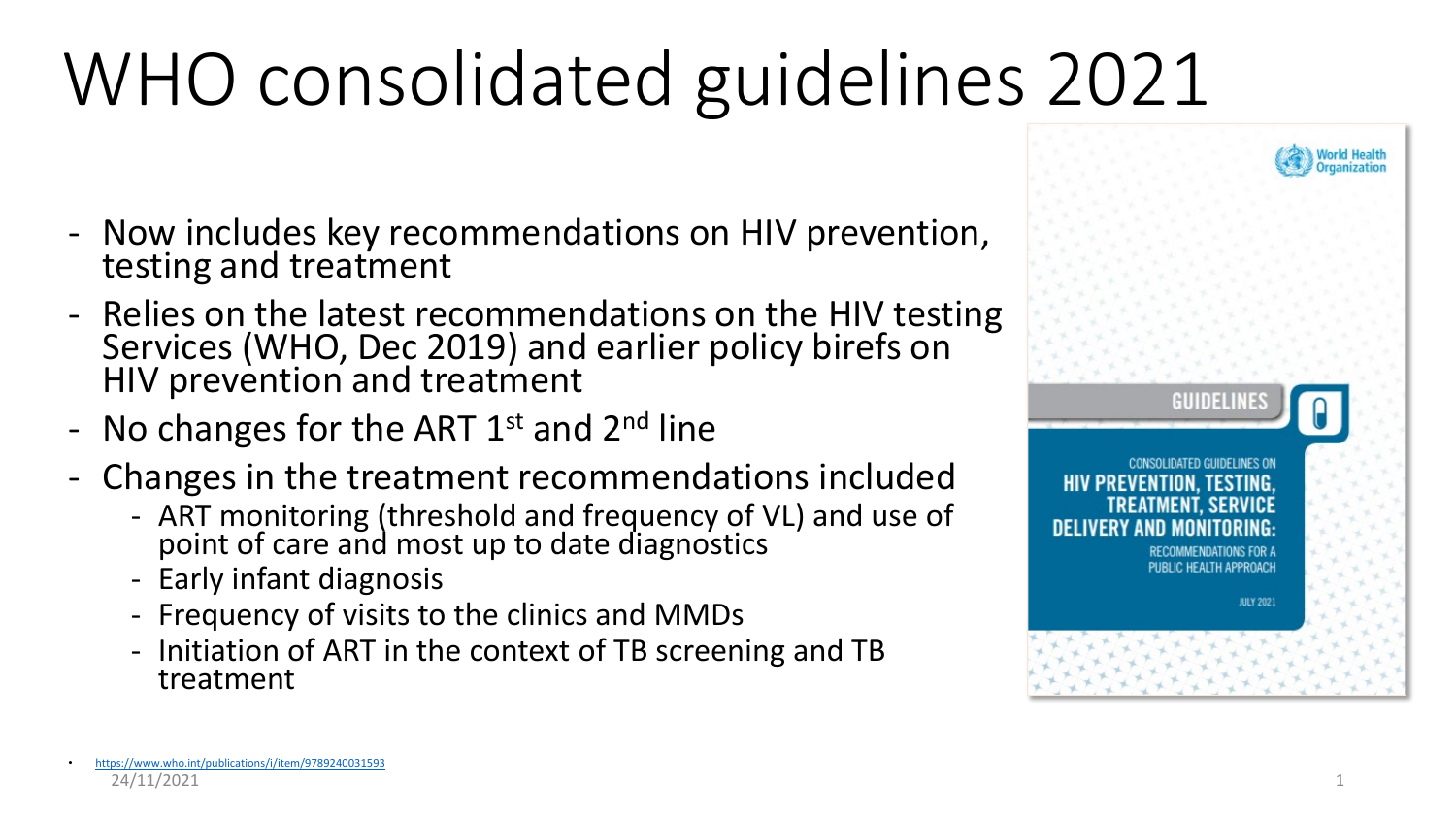#### **WHO HIV apps**



**WHO HTS Info:** 

app WHO guidance on HIV testing app



### • Guidelines in your hands



**The WHO PrEP Implementation Tool App for Health Workers** A pathway to prevention on

your mobile phone.

**HIV Tx app** 

HIV treatment and care app

Oral PrEP Tool app **WHO PrEP** Implementation Tool app.



https://www.who.int/teams/global-hiv-hepatitis-and-stis-programmes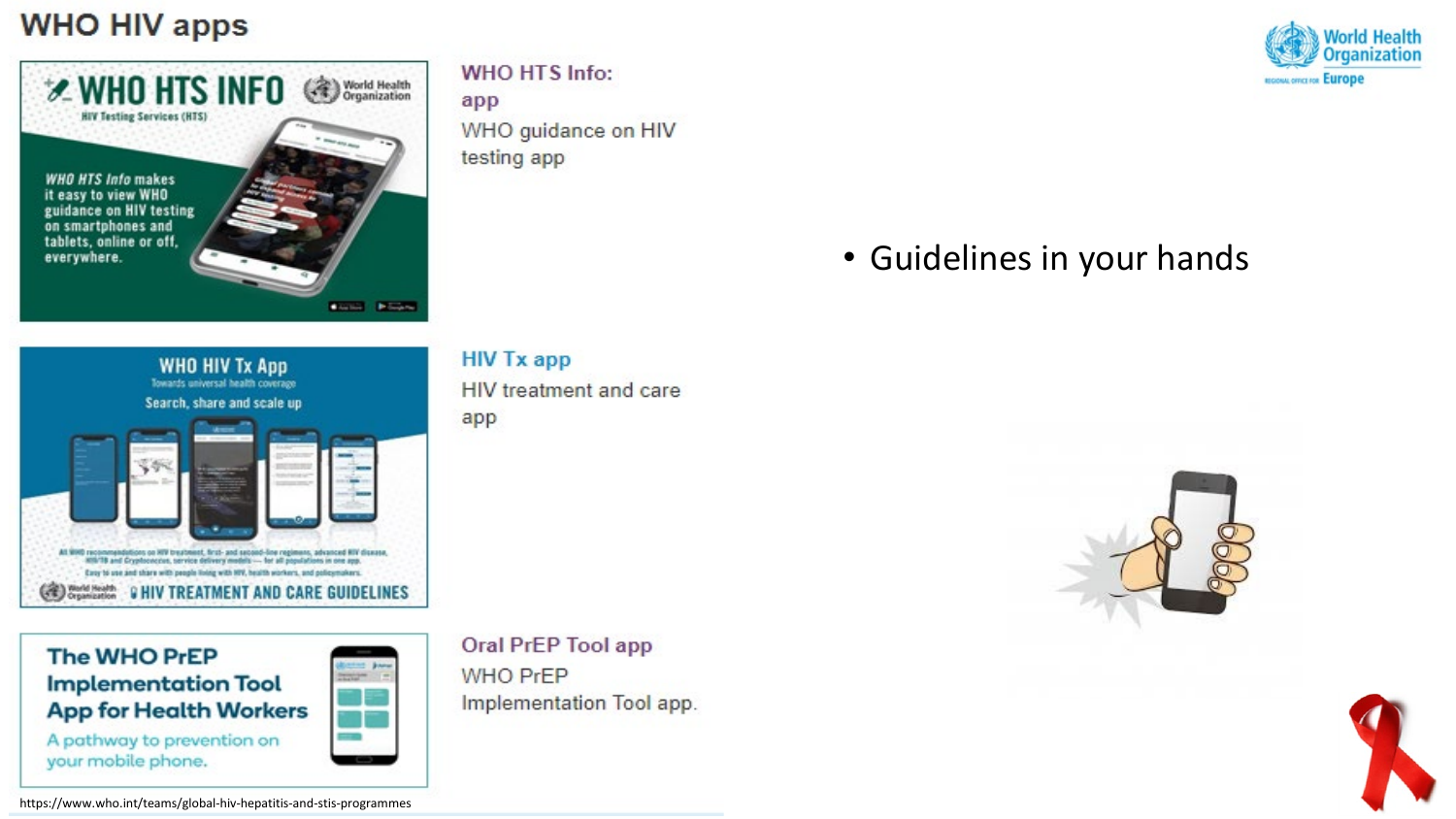# **Organizational Scheme for GHSS 2022–2030**

### **Three Strategies and Common Areas Presented in One Publication**

**Chapter 1: Introduction** (context; challenges; vision; goals; and targets)

**Chapter 2: Framing the Strategies** (SDGs, PHC; UHC; health systems; continua of services; equity; and peoplecentred approaches)

Chapter 3: Leveraging and advancing PHC, UHC and health systems **STRATEGIC DIRECTION 1** (enabling environment; governance; health information; essential health commodities; health workforce; financing)

**Chapter 4: Integrated service delivery approaches STRATEGIC DIRECTION 2** (linkages; integrated and aligned interventions including EMTCT; integrated and aligned service delivery models)

**Chapter 5: HIV** (populations; interventions)

**STRATEGIC DIRECTION 3**

interventions)

**STRATEGIC DIRECTION 4**

**Chapter 6: Viral hepatitis (populations; Chapter 7: STIs (populations; interventions)** 

**STRATEGIC DIRECTION 5**

**Chapter 8: Leadership, partnership, accountability, progress monitoring (2026 MTR)**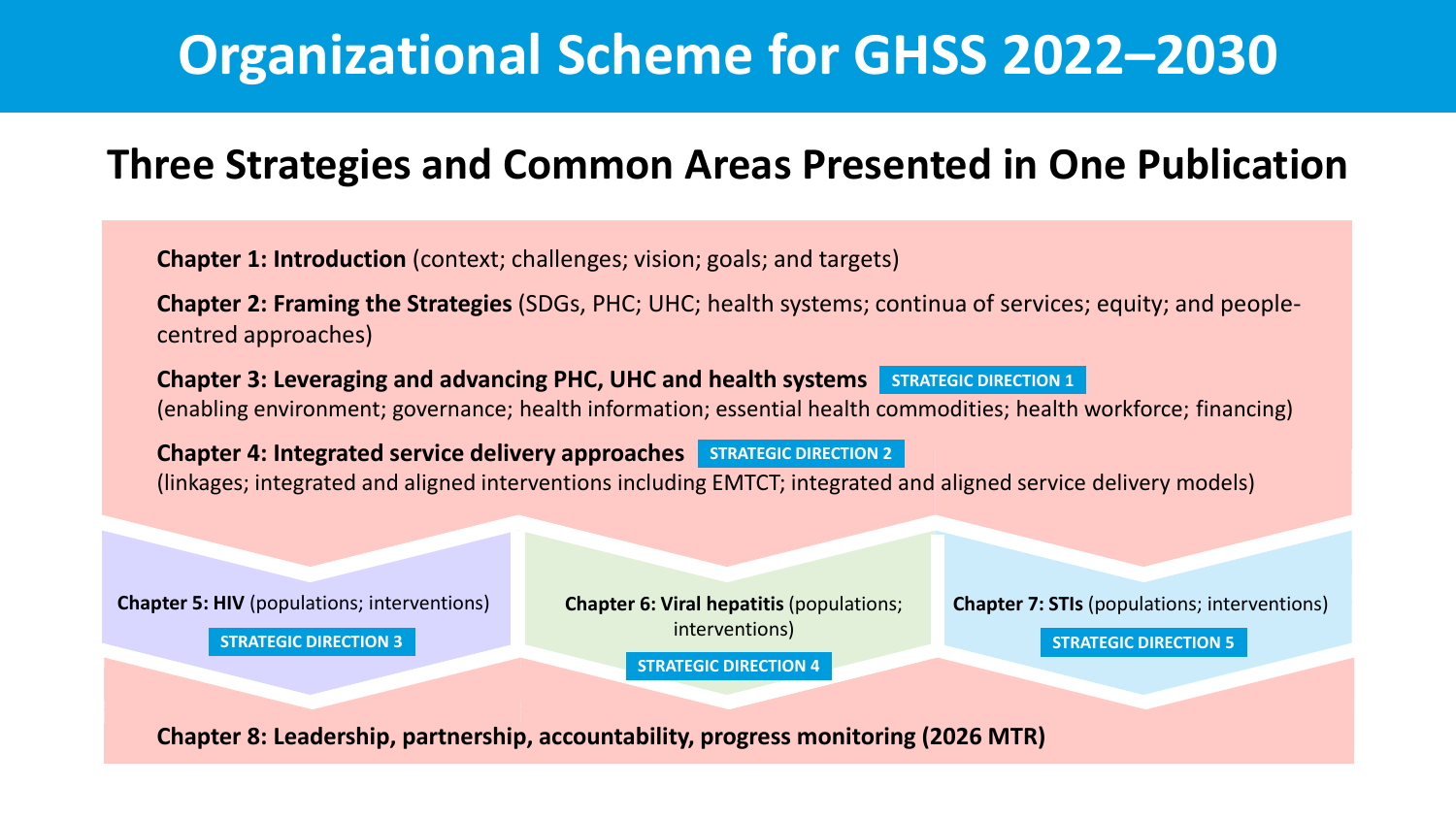## **Global Health Sector Strategies on HIV, Viral Hepatitis and Sexually Transmitted Infections, 2022–2030**

*Ending Epidemics and strengthening primary health care and health systems*



- *Sustainable Development Goal 3: Ensure healthy lives and promote well-being for all at all ages*
- *All other Sustainable Development Goals*